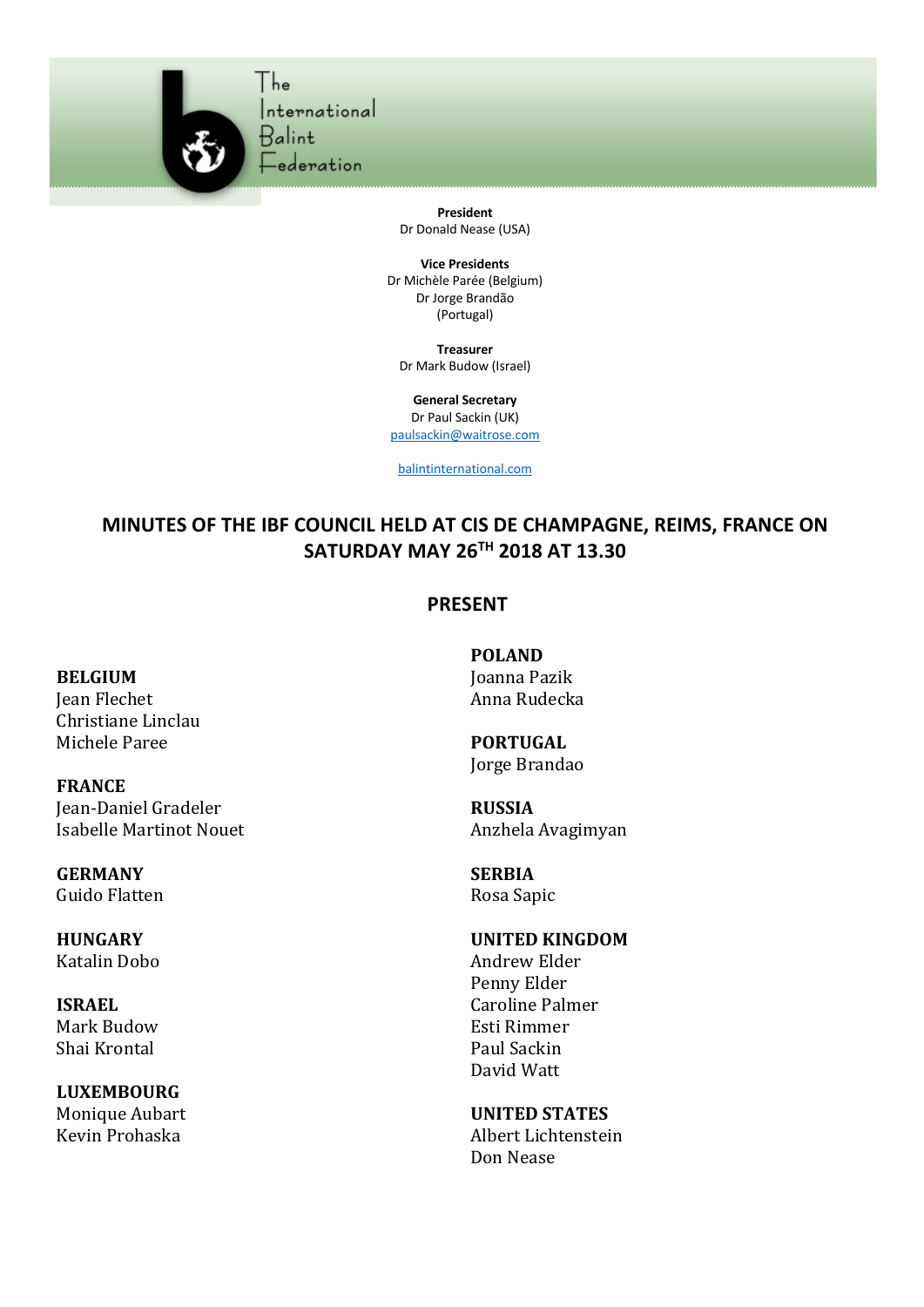

- **1. Welcome** Don welcomed everyone to the meeting. We marked the sad passing of Roger van Laethem. Michele Paree told us that he first contributed to the IBF in 1972; he was both secretary and treasurer for long periods. He marked everyone he met. Many colleagues had paid tributes to him. Roger had a great unifying skill and was able to keep the IBF alive through some difficult years. Jorge Brandao described Roger's great help in founding the Portuguese Society.
- 2. **Apologies** AIPB
- 3. **Minutes of the General Assembly, Oxford, 9th September 2017.** David Watt proposed and Albert Lichtenstein seconded that the Minutes were an accurate record. All agreed.
- 4. **Matters of information not elsewhere on the agenda** a) *GDPR/website*. Don Nease informed us that there had been a good response to our request for confirmation of members to stay on the subscription list. Also all traffic with the website is now on a secure link. b) *Brazil* - Jorge Brandao informed us that Michael Balint led a conference in Rio in 1968/9. There had been Interest in Balint work and some activity since. Alice Polomeni and Jorge ran leadership workshops in Brazil this year and last. The Brazilians had agreed plans to form a society. We hope to welcome them in Porto. c) *Prior Ascona winners' survey*. Michele Paree and Mark Budow have prepared a short questionnaire to send to Ascona prize winners to see how the award has influenced them. d) *Moving the IBF's registration and banking* The Board proposes to investigate moving registration from Sweden to a Eurozone country. If a national society offers their country and assistance that would be good. The move would reduce banking fees and make communication easier.
- 5. **Treasurer's report** Mark Budow first showed us the full fiscal report for 2017, illustrating the complications of multiple banks and accounts. The simpler version in Euros showed a surplus of 1222 Euros but this was reduced by the fall in value of the Krone. There were some complications of different currencies in Societies paying fees. We remain happy to spend up to 3000 Euros per year in promoting Balint work.
- 6. **Auditors' report** Jean-Daniel Gradeler read the report: 'In our function as revisers appointed by the IBF to check the accountancy of the Federation managed by the Treasurer and the Board as a whole, we give the following report: We have checked the financial records and verifications of the Federation. We found everything in good order and well conscientiously managed. We approve of the management and recommend the Council to approve the accounts for the period January  $1^{st}$  to December  $31^{st}$  in Year 2017 and approve of the economic management of IBF affairs by the Board by granting the Board members discharge of responsibility for this period. Signed on 21st May 2018 in Colbert and Metz by Janet Walker and Jean-Daniel Gradeler.' Mark Budow proposed grateful thanks on behalf of all of us to Janet Walker and Jean-Daniel Gradeler for all their hard work as auditors.
- 7. **Budget 2018** Mark presented this. It suggests a loss of about 3000 euros, as intended. Thanks from Don Nease on behalf of all to Mark. Caroline Palmer proposed approval of budget, Esti Rimmer seconded, all agreed.
- 8. **Reports from National Societies** Michele presented a summary of the 16 reports received. Jean-Daniel Gradeler apologised for lack of a report from France. France is now a stable Society and keen to promote Balint for caring professionals. Guido Flatten apologised for the lack of a report from Germany. Their Society has about 850 members, about 200+ active leaders and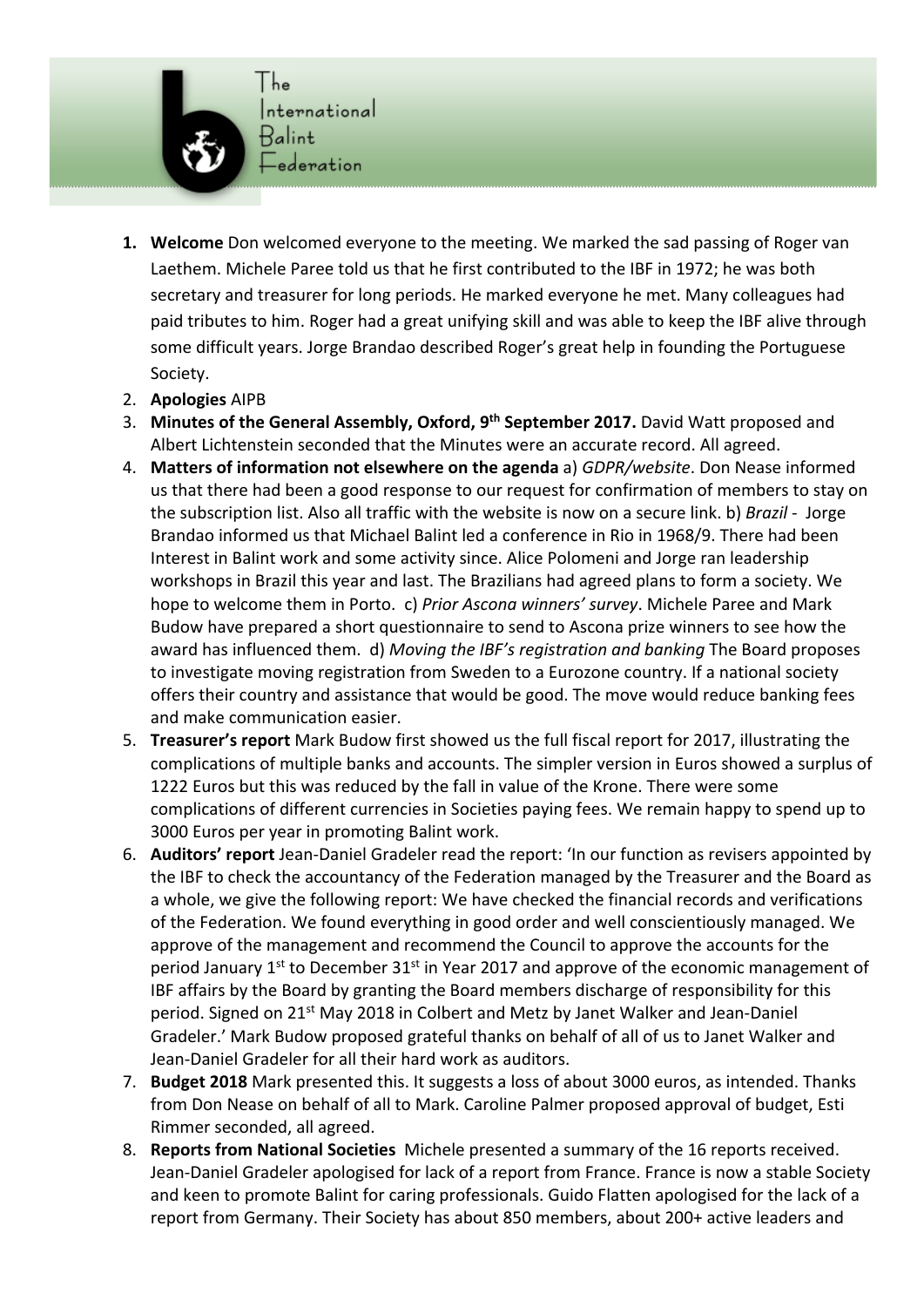

500 accredited leaders. Five research papers have been published, in the course of large survey of group interventions. Controls from other countries are welcome. The Aachen conference is happening in two weeks; it includes 17 Russians and David Watt offering an English group. Don Nease suggested that it would be good if international work done by societies could be shared in some way with the IBF. We need to avoid clashes with the IBF and key national meetings, and work together.

- 9. **Reims conference** The Council proposed thanks to Jean-Daniel Gradeler and his colleagues for an excellent conference.
- 10. **Proposal of Moldova to join the IBF** The Board proposes acceptance. David Watt proposed agreement and Jean-Daniel Gradeler seconded. All agreed
- 11. **Proposal of Moscow to join the IBF** The Board proposes acceptance. Anzhela Avagimyan explained that the Society was created July 2017 and has 221 members. Anzhela described its activities. She explained that 43 states need to have Societies if they are to be called Russian. The Board offers discussion with Anzhela and Vladimir Vinokur, President of the St Petersburg Society, in Helsinki, to try and reconcile differences. Caroline Palmer proposed agreement and Guido Flatten seconded. All agreed
- 12. **Proposal of Armenia to join the IBF** The Board proposes acceptance. Guido Flatten proposed agreement and David Watt seconded. All agreed.
- 13. **Helsinki leadership conference** Esti Rimmer, on behalf of the Task Force, informed us that the Task Force had a productive meeting in Finland in January including a day with the Finnish society. The venue for the conference is like a retreat some way out of the city centre, though transport links are good. The conference is fully residential and the theme is boundaries and bridges in Balint leadership. The aim is to promote wellbeing, reflection etc. as well as group work. The Task Force is having a videoconference on 3rd June to finalise numbers etc. Three bursaries are available but only one applicant so far. The Board would like offers to host the 2020 conference by September 2018.
- 14. **Council meeting first half of 2018** The Hungarian Society offered to host this in Budapest. Kati Dobo said that they were keen to involve Hungarian doctors so they are looking at an alternative venue to the hotel originally proposed that is quite pricey. May 24-26 are the provisional dates. The UK Society has a day celebrating the 50<sup>th</sup> anniversary of the Society on 17 May. The Aachen conference is also fixed for 24/26 May but can probably change. Kati will liaise with all concerned to finalise the dates and venue.
- 15. **International Congress in Porto September 2019** Jorge Brandao reported that full details are on the Congress website which can be accessed through the IBF website.
- 16. **International Congress 2021** We need expressions of interest to host this by the September 2018 Council meeting in Helsinki.
- 17. **Internet Group** A working group of Don Nease, Albert Lichtenstein, Luis de Pinho-Costa and Kyle Hoedebecke is organising the next group. The group has 11 members and leaders are being finalised. A proposal for an Internet leaders' group has come from Shameel Khan of Pakistan in conjunction with the UK Society. The Board will discuss this. Guido Flatten reported that he has been running such a group for Russian colleagues for some time.
- 18. **Board elections 2019** All Board positions are up for election in 2019. Some Board members may stand again but Don Nease will have reached the end of his maximum 6-year term as President. Nominations will be sought early in 2019 and voting will take place in time for the